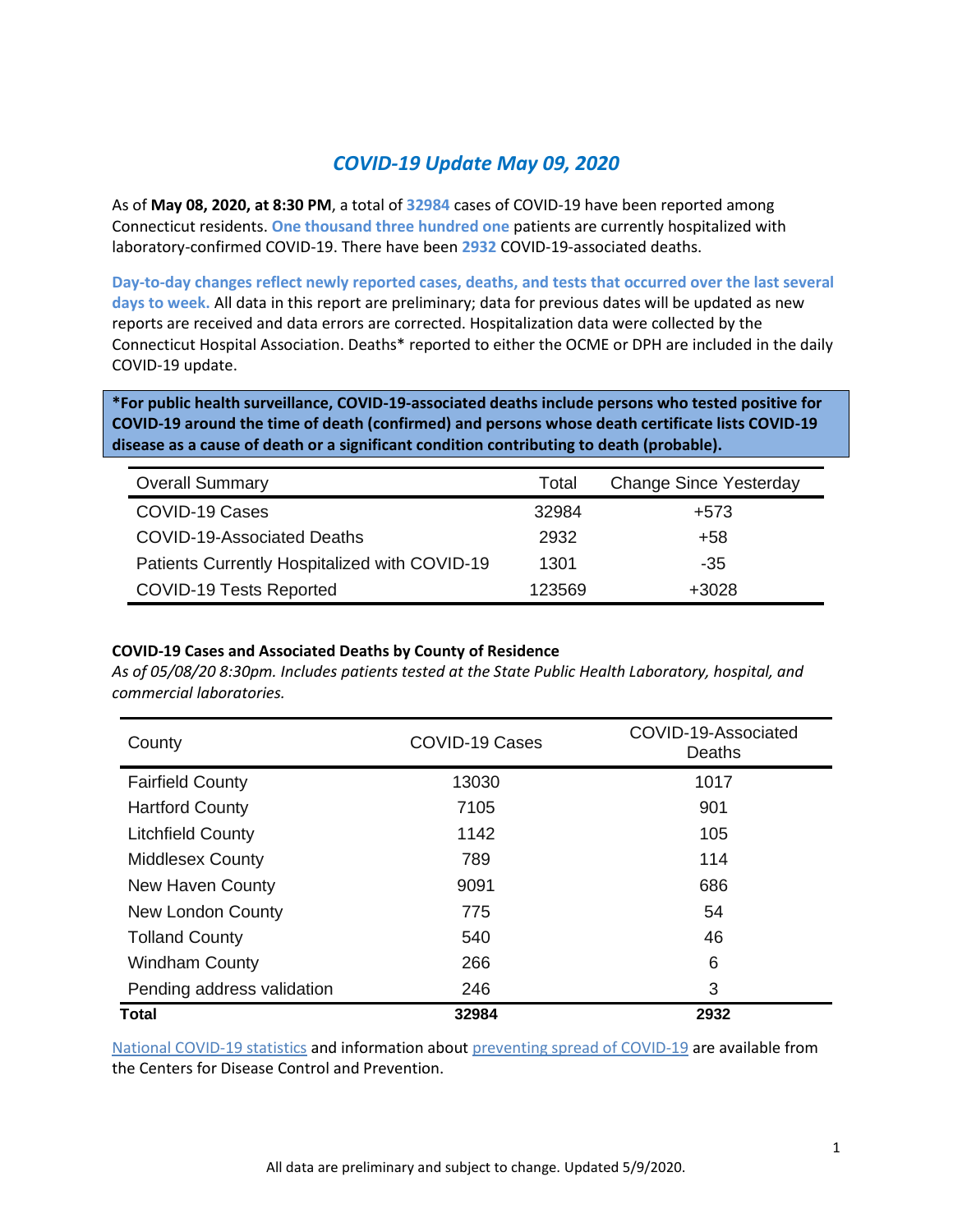## **Hospitalization Surveillance**

The map below shows the number of patients currently hospitalized with laboratory-confirmed COVID-19 by county based on data collected by the Connecticut Hospital Association. The distribution is by location of hospital, not patient residence. The labels indicate the number of patients currently hospitalized with the change since yesterday in parentheses.

#### **Patients Currently Hospitalized by Connecticut County**

*Distribution by location of hospital not patient residence. Data from the Connecticut Hospital Association.*



More information about hospitalized cases of COVID-19 in New Haven and Middlesex Counties is available from [COVID-NET.](https://gis.cdc.gov/grasp/COVIDNet/COVID19_3.html)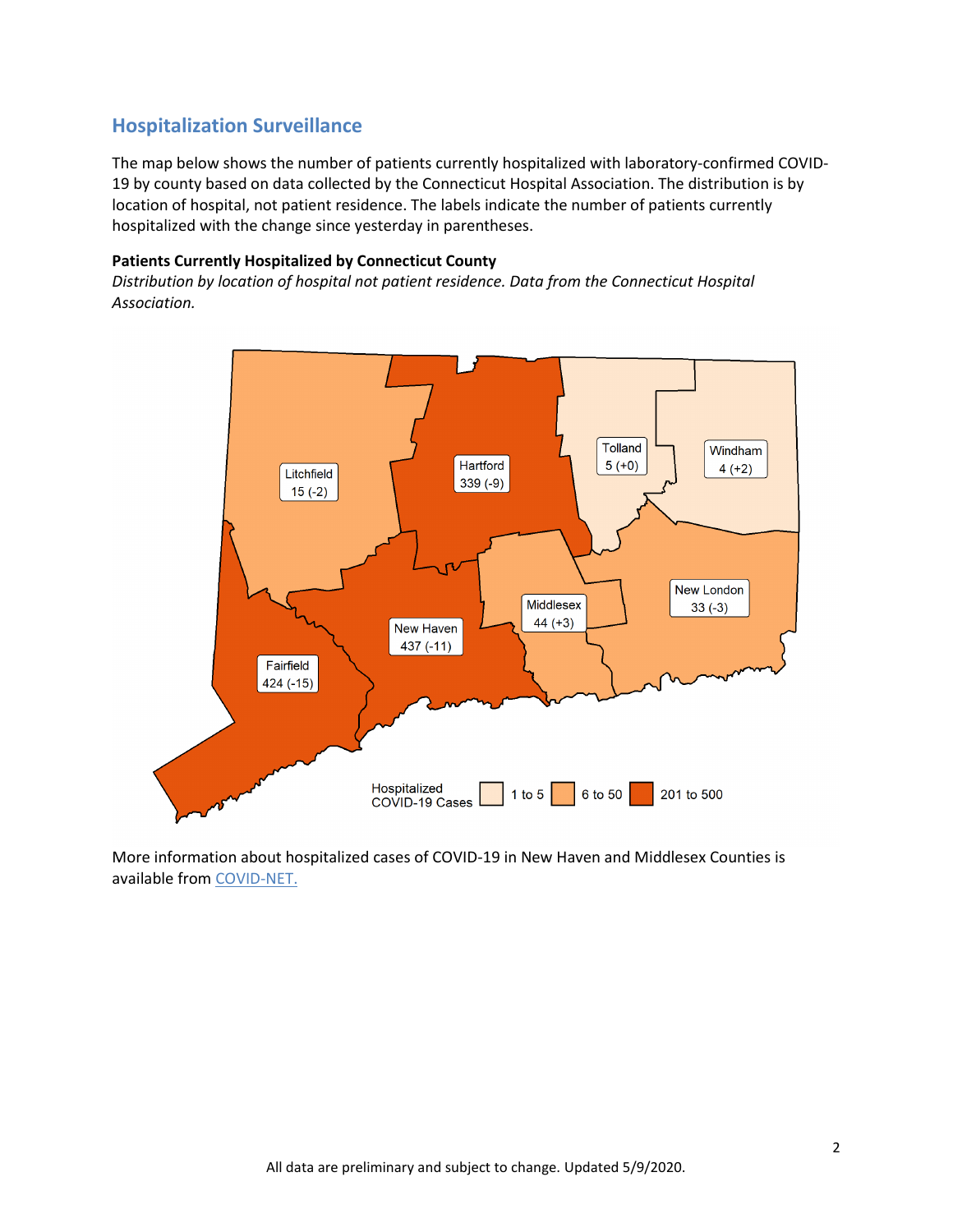### **Characteristics of COVID-19 Cases and Associated Deaths**

*Test results may be reported several days after the result. Data are incomplete for most recent dates shaded in grey. Data from previous dates are routinely updated.*

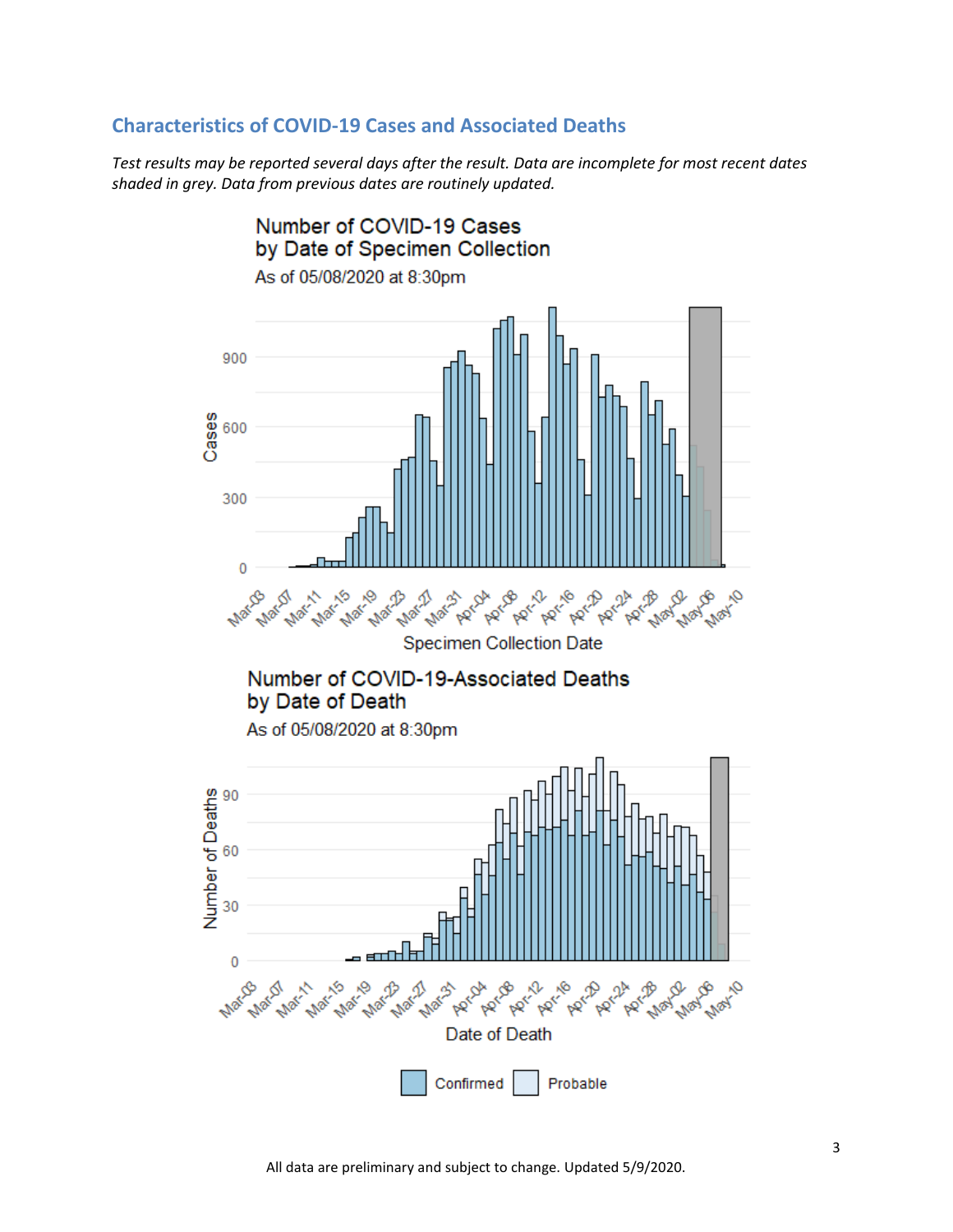# **Connecticut Towns with Confirmed Cases of COVID-19**

*Map does not include 246 cases pending address validation*

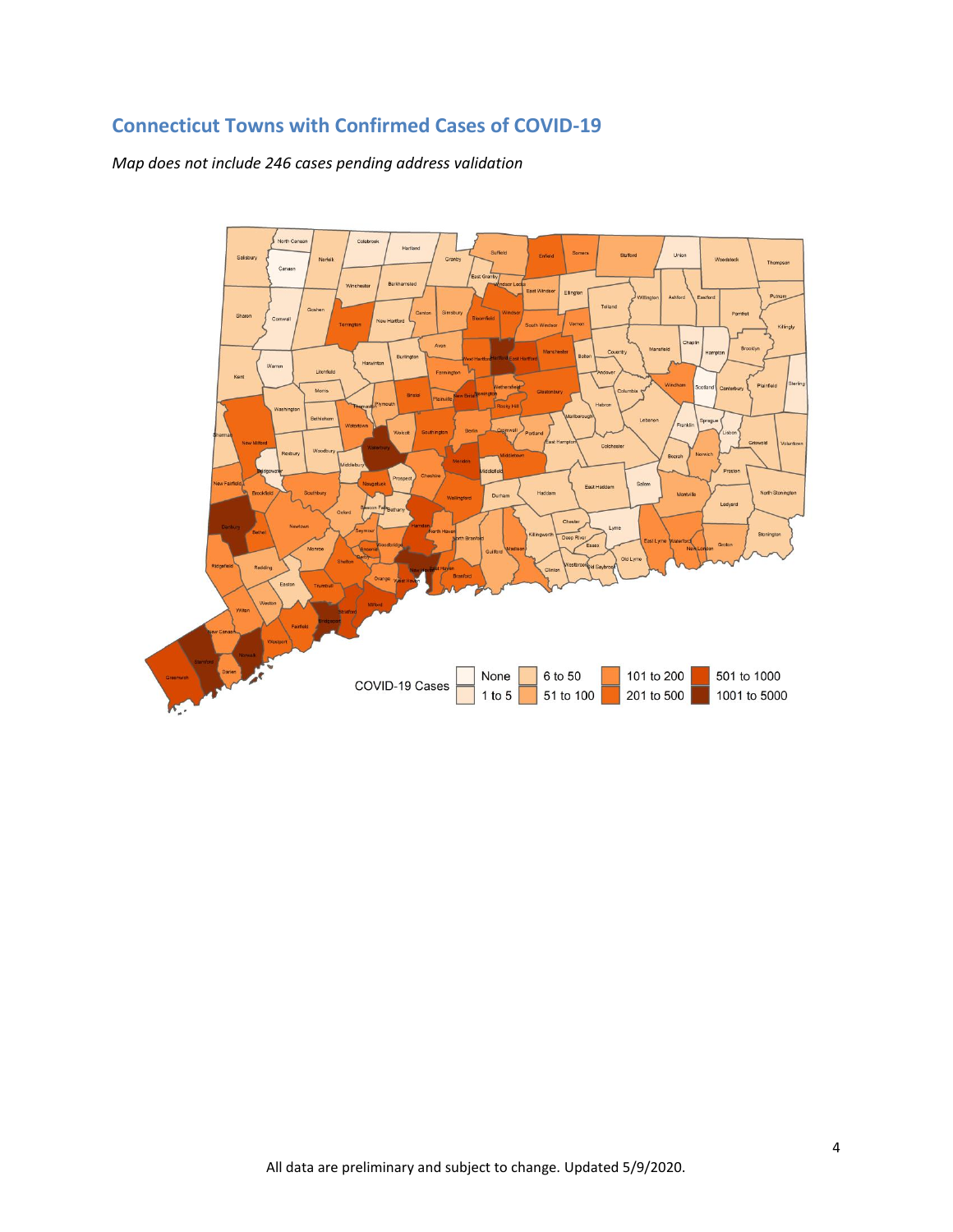#### **APPENDIX A. Towns with Confirmed Cases of COVID-19**

*Table does not include 246 cases pending address validation*

| Town                 | Cases          | Town             | Cases          | Town                 | Cases                 |
|----------------------|----------------|------------------|----------------|----------------------|-----------------------|
| Andover              | 6              | Griswold         | 19             | Prospect             | 43                    |
| Ansonia              | 202            | Groton           | 92             | Putnam               | 17                    |
| Ashford              | 12             | Guilford         | 84             | Redding              | 61                    |
| Avon                 | 67             | Haddam           | 24             | Ridgefield           | 189                   |
| Barkhamsted          | 19             | Hamden           | 766            | Rocky Hill           | 282                   |
| <b>Beacon Falls</b>  | 43             | Hampton          | $\mathbf{1}$   | Roxbury              | 6                     |
| Berlin               | 128            | Hartford         | 1446           | Salem                | 3                     |
| Bethany              | 27             | Hartland         | 5              | Salisbury            | 9                     |
| Bethel               | 208            | Harwinton        | 26             | Scotland             | 0                     |
| <b>Bethlehem</b>     | 9              | Hebron           | 17             | Seymour              | 186                   |
| Bloomfield           | 326            | Kent             | $\overline{7}$ | Sharon               | 14                    |
| <b>Bolton</b>        | 16             | Killingly        | 23             | Shelton              | 479                   |
| Bozrah               | 7              | Killingworth     | 13             | Sherman              | 12                    |
| <b>Branford</b>      | 279            | Lebanon          | 17             | Simsbury             | 85                    |
| <b>Bridgeport</b>    | 2378           | Ledyard          | 17             | Somers               | 110                   |
| <b>Bridgewater</b>   | 5              | Lisbon           | 5              | South Windsor        | 111                   |
| Bristol              | 434            | Litchfield       | 31             | Southbury            | 148                   |
| <b>Brookfield</b>    | 139            | Lyme             | $\overline{2}$ | Southington          | 216                   |
| Brooklyn             | 16             | Madison          | 101            | Sprague              | 3                     |
| <b>Burlington</b>    | 19             | Manchester       | 425            | Stafford             | 85                    |
| Canaan               | 0              | Mansfield        | 23             | Stamford             | 2872                  |
| Canterbury           | 11             | Marlborough      | 43             | <b>Sterling</b>      | $\overline{2}$        |
| Canton               | 67             | Meriden          | 523            | Stonington           | 30                    |
| Chaplin              | 2              | Middlebury       | 36             | Stratford            | 647                   |
| Cheshire             | 150            | Middlefield      | 14             | Suffield             | 93                    |
| Chester              | 40             | Middletown       | 390            | Thomaston            | 44                    |
| Clinton              | 37             | Milford          | 526            | Thompson             | 22                    |
| Colchester           | 26             | Monroe           | 88             | Tolland              | 38                    |
| Colebrook            | 2              | Montville        | 98             | Torrington           | 412                   |
|                      | 15             |                  | 16             | Trumbull             |                       |
| Columbia             |                | Morris           | 243            | Union                | 439<br>$\overline{2}$ |
| Cornwall             | 3              | Naugatuck        |                |                      |                       |
| Coventry             | 28             | New Britain      | 647            | Vernon               | 150                   |
| Cromwell             | 85             | New Canaan       | 147            | Voluntown            | 8                     |
| Danbury              | 1491           | New Fairfield    | 106            | Wallingford          | 343                   |
| Darien               | 193            | New Hartford     | 22             | Warren               | 4                     |
| Deep River           | $\overline{7}$ | New Haven        | 1951           | Washington           | 18                    |
| Derby                | 119            | New London       | 105            | Waterbury            | 1496                  |
| Durham               | 25             | New Milford      | 224            | Waterford            | 138                   |
| East Granby          | $\overline{7}$ | Newington        | 247            | Watertown            | 109                   |
| East Haddam          | 11             | Newtown          | 142            | <b>West Hartford</b> | 366                   |
| East Hampton         | 35             | <b>Norfolk</b>   | 8              | West Haven           | 854                   |
| <b>East Hartford</b> | 546            | North Branford   | 66             | Westbrook            | 18                    |
| East Haven           | 337            | North Canaan     | 5              | Weston               | 63                    |
| East Lyme            | 113            | North Haven      | 196            | Westport             | 261                   |
| East Windsor         | 72             | North Stonington | 9              | Wethersfield         | 187                   |
| Eastford             | 7              | Norwalk          | 1730           | Willington           | 8                     |
| Easton               | 29             | Norwich          | 58             | Wilton               | 178                   |
| Ellington            | 42             | Old Lyme         | 15             | Winchester           | 50                    |
| Enfield              | 340            | Old Saybrook     | 23             | Windham              | 105                   |
| Essex                | 16             | Orange           | 105            | Windsor              | 365                   |
| Fairfield            | 466            | Oxford           | 71             | <b>Windsor Locks</b> | 74                    |
| Farmington           | 164            | Plainfield       | 26             | Wolcott              | 90                    |
| Franklin             | $\overline{2}$ | Plainville       | 115            | Woodbridge           | 106                   |
| Glastonbury          | 212            | Plymouth         | 54             | Woodbury             | 37                    |
| Goshen               | 8              | Pomfret          | 10             | Woodstock            | 12                    |
| Granby               | 16             | Portland         | 51             |                      |                       |
| Greenwich            | 712            | Preston          | 8              |                      |                       |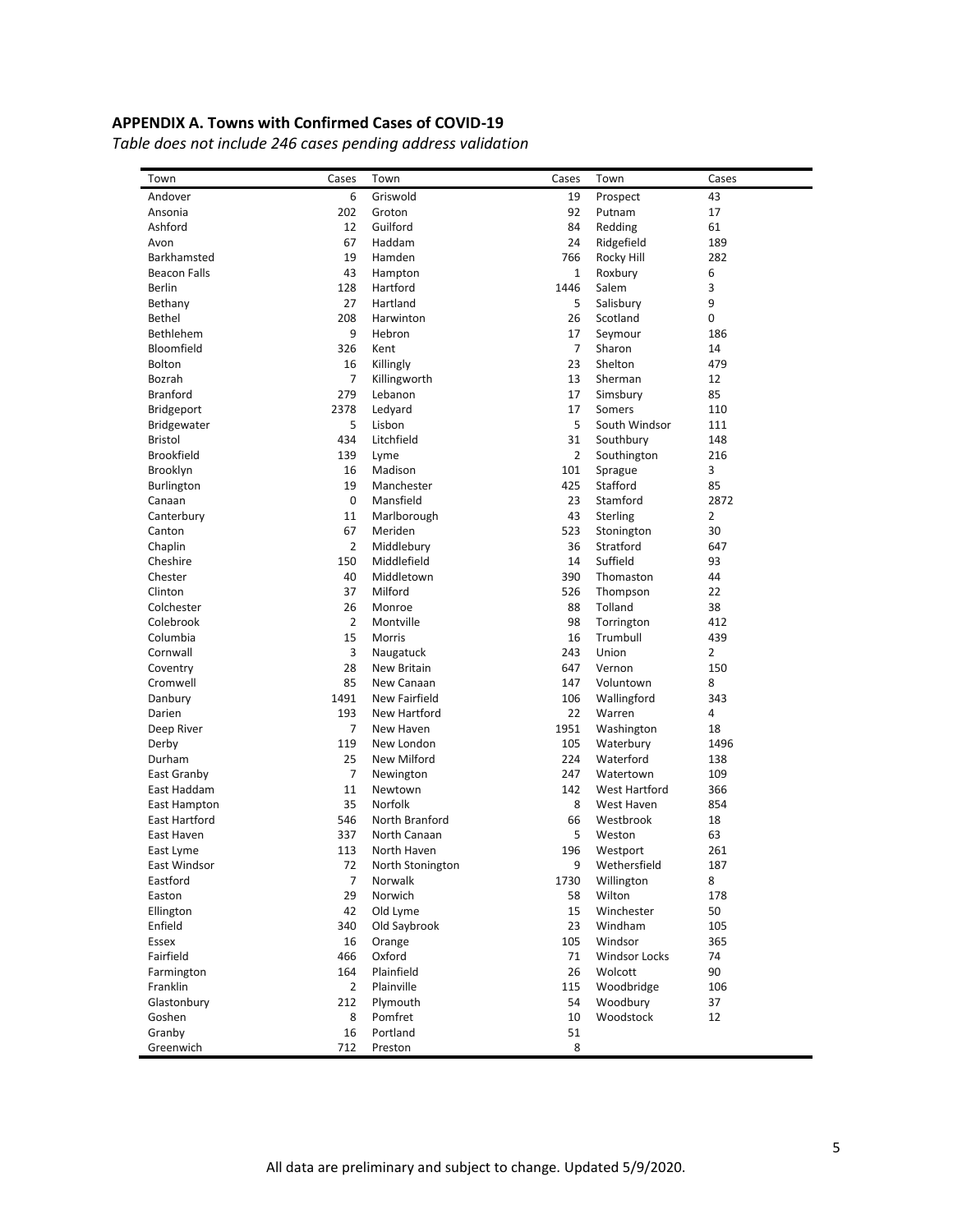**APPENDIX B.** The following graphs show the number of cases and deaths by race and ethnicity. *Categories are mutually exclusive. The category "multiracial" includes people who answered 'yes' to more than one race category. Counts may not add up to total case counts as data on race and ethnicity may be missing. NH=Non-Hispanic*



## Number of COVID-19-Associated Deaths by Race\Ethnicity